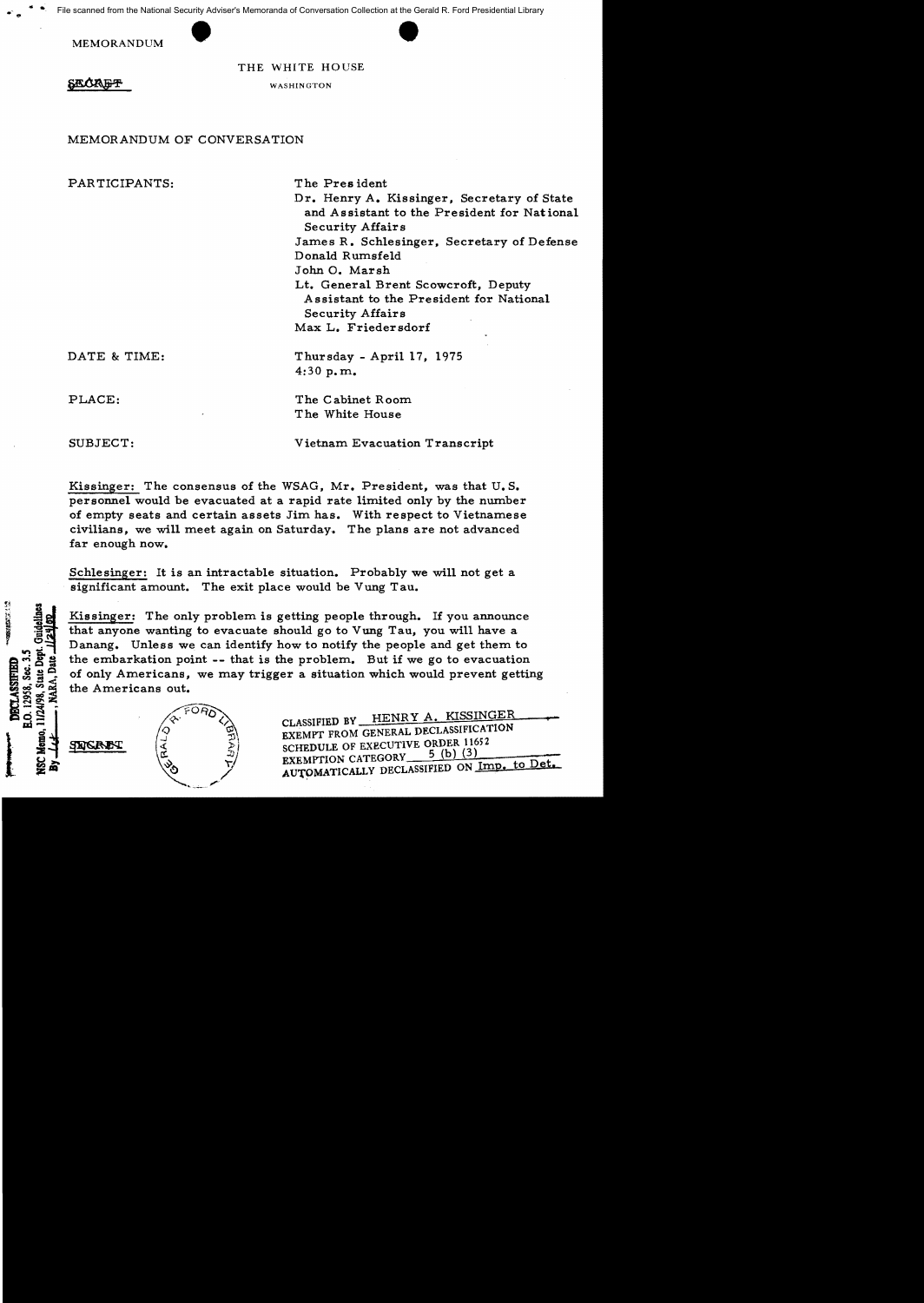## **6ACREY**

The President: Weyand mentioned sending in U.S. forces.

Schlesinger: There are two options. One is to insert U.S. forces to secure Tan Son Nhut. The other option would be to use ARVN Marines and airborne to guard the road to Vung Tau, with a promise to get them. out.

 $\bullet$  ,  $\bullet$  ,  $\bullet$  ,  $\bullet$  ,  $\bullet$  ,  $\bullet$  ,  $\bullet$  ,  $\bullet$  ,  $\bullet$  ,  $\bullet$  ,  $\bullet$  ,  $\bullet$  ,  $\bullet$  ,  $\bullet$  ,  $\bullet$  ,  $\bullet$  ,  $\bullet$  ,  $\bullet$  ,  $\bullet$  ,  $\bullet$  ,  $\bullet$  ,  $\bullet$  ,  $\bullet$  ,  $\bullet$  ,  $\bullet$  ,  $\bullet$  ,  $\bullet$  ,  $\bullet$  ,  $\bullet$  ,  $\bullet$  ,  $\bullet$  ,  $\bullet$ 

- 2 -

The President: Where do we stand on the total of Americans?

Schlesinger:  $4.100$ . It went up by 300 by Americans coming in off the street.

The President: You will have a recommendation for me by Saturday evening.

Schlesinger: The number of dependents is increasing rapidly through rapid marriages. So the number of  $U$ . S. dependents keeps climbing.

The President: I still feel we can't talk publicly about the evacuation. Burton wanted to see me with a petition to get the Americans out within 48 hours.

Friedersdorf: He gave it to me this afternoon.

The President: They are positioning themselves, but it doesn't serve our purpose to trigger panic.

Rumsfeld: Wouldn't a resolution from Congress or something do the same thing? Shouldn't we have the options by tomorrow?

Schlesinger: The options are for in extremis. We are positioning our forces and it will take three days. What we are talking about now is utilizing the available lift. There is one  $707$ , for example, which we can use to shuttle to Clark.

Kissinger: I agree. The Saturday situations we will discuss can't arise over the weekend.

Rumsfeld: The Congressmen are trying to position themselves and to do that they must go public.

Marsh: The Senate Armed Services Committee will probably vot for  $$401$  million.

> -J  $\mathcal{L}_{\mathcal{L}_{\mathcal{L}}}$  $\sim$

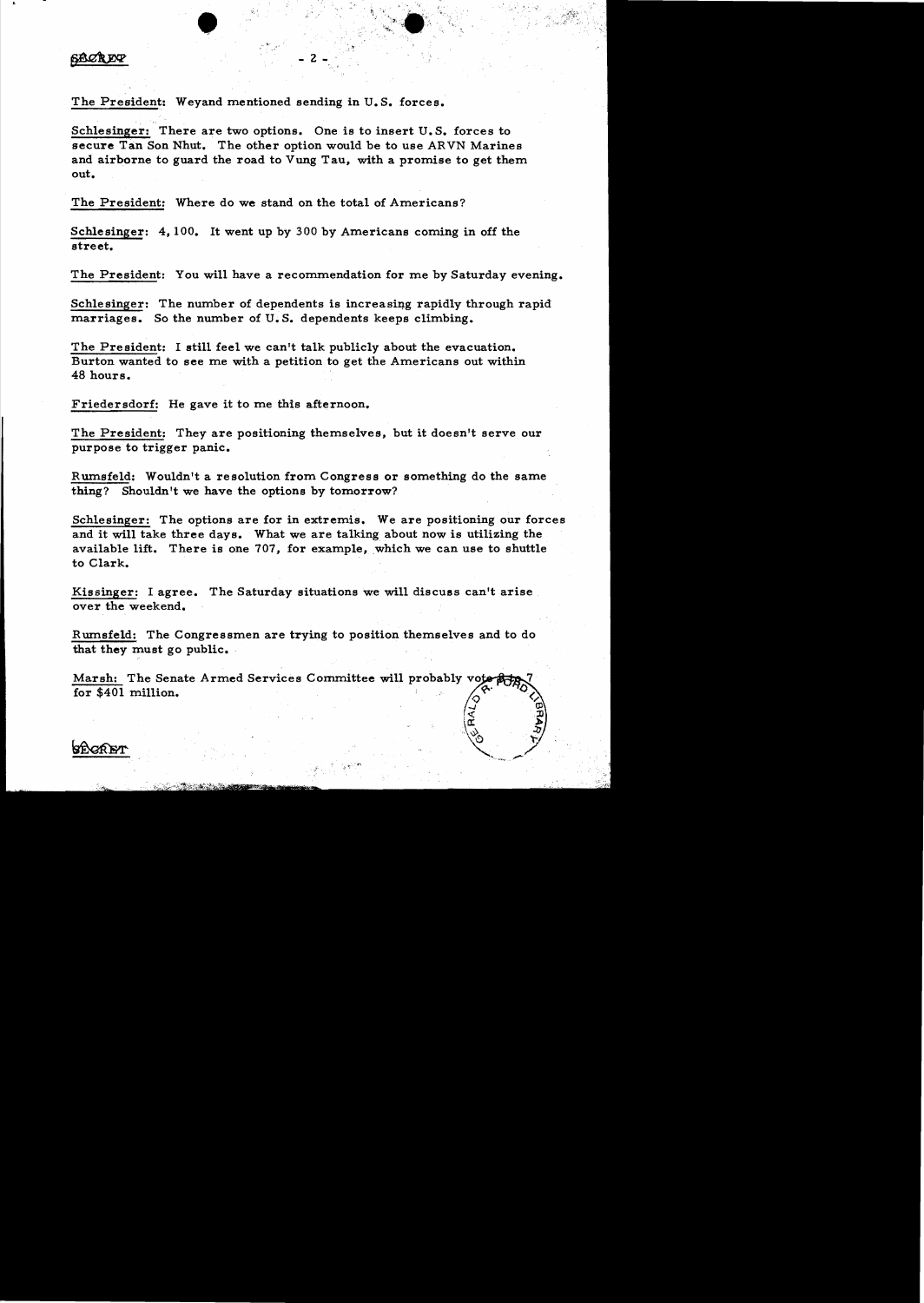$\frac{\text{secent}}{\text{secent}}$  ...

Rumsfeld: How do we signal we don't want a vote and still get the legal authority to evacuate them? Nessen and Max will have to be very careful about how we position ourselves on this.

 $\overline{\mathbf{3}}$ 

[The meeting ended.]



**ISGRET**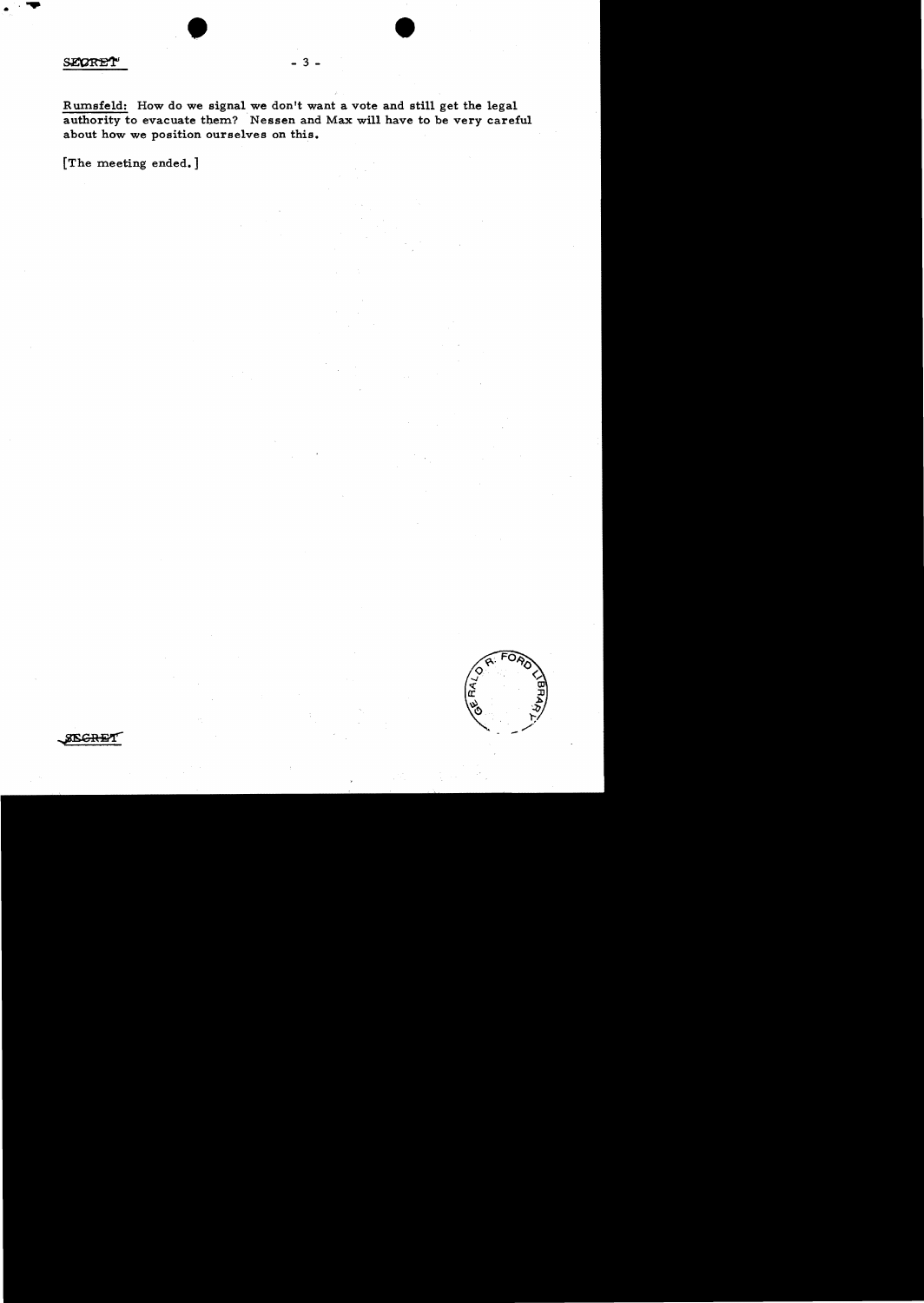Presidented Mathias 17 age 25 K The WSAG cruisser was that US welts hand to warmated at a hopid rate pointed by us impty parts & centurin cropato June has, W/report & UN comitions, copposit unet accommo Saturday. Plans are writ admiral for immight um Han withatson set. Prot we will not get a  $S_{1}$  the This it can't. The exit place would be Uning True The only portlown is getting people then of you Orinaire tout on are wanting to ware should Est V.T. spen wird Umra Bernary, Unker Think to indonkntime is purs. But if me post livery only US, we may hopper a ist which armed preferat promot getting amount. P Way and mentained US pais. Sette Then 2 getime. Insent US pares to second J.S. N. Octons gran would be to use them moninus , star To grand comment VT, as a provise to get them with P When do use stand on total US. Sakes 4100, a wit up by two bay amo couring in offertil P You will have cean for one by Saturdy pm. Schholt deptte invaring rejidty three result transviges. So c# y US closelts help eliming P 2 stor ful concent take perthing short home benton wonted to see me w/a puttitive to get US on the / vi  $46$  hrs. Mary Hegans it to me this officion. P This are positive, thousand, but it draws serve